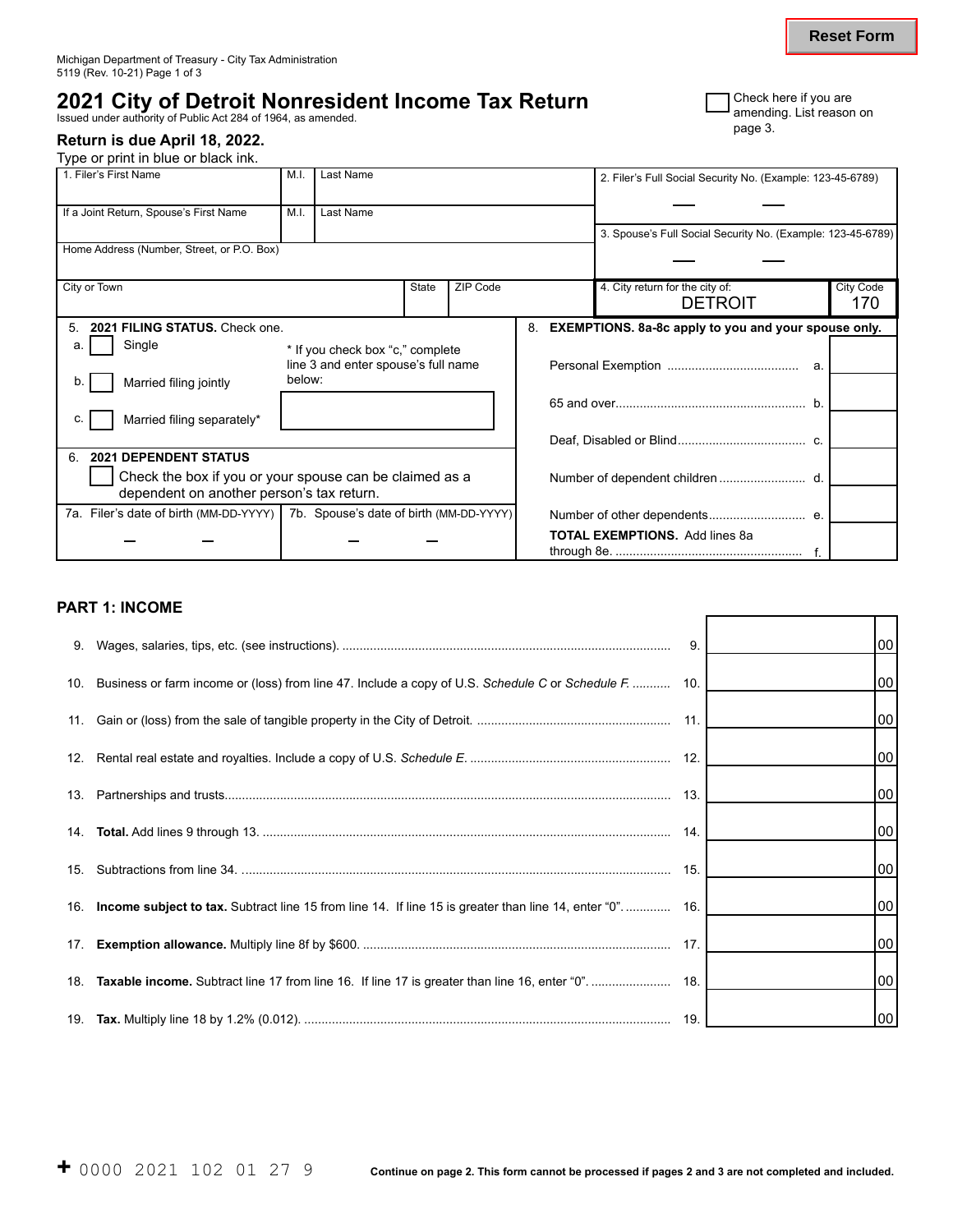|      | 2021 Form 5119, Page 2 of 3                                                                          |     |    |
|------|------------------------------------------------------------------------------------------------------|-----|----|
|      | Filer's Full Social Security Number<br>City of Detroit Nonresident Income Tax Return                 |     |    |
|      | <b>PART 2: CREDITS AND PAYMENTS</b>                                                                  |     |    |
| 20.  |                                                                                                      | 20  | 00 |
| 21.  |                                                                                                      | 21  | 00 |
| 22.  |                                                                                                      | 22. | 00 |
|      | <b>PART 3: REFUND OR TAX DUE</b>                                                                     | 23. | 00 |
| 24a. |                                                                                                      |     | 00 |
| 24b. |                                                                                                      |     | 00 |
| 24c. |                                                                                                      |     | 00 |
| 24d. |                                                                                                      |     | 00 |
| 24e. |                                                                                                      |     | 00 |
| 25.  |                                                                                                      | 25. | 00 |
| 26.  | Credit Forward. Amount of line 25 to be credited to your 2022 estimated tax for your 2022 tax return | 26. | 00 |
|      | <b>REFUND</b><br>PART 4: SUBTRACTIONS FROM INCOME (All entries must be positive numbers.)            | 27. | 00 |
|      |                                                                                                      |     |    |
| 28.  |                                                                                                      | 28. | 00 |
| 29.  |                                                                                                      | 29  | 00 |
| 30.  |                                                                                                      | 30  | 00 |
| 31.  |                                                                                                      | 31. | 00 |
| 32.  |                                                                                                      | 32. | 00 |
| 33.  |                                                                                                      | 33. | 00 |
| 34.  |                                                                                                      | 34  | 00 |

## **PART 5: BUSINESS INCOME APPORTIONMENT**

|     | Name of Business Entity                                                                                                  |                                 | Federal Employer Identification No. (FEIN) |                                   |
|-----|--------------------------------------------------------------------------------------------------------------------------|---------------------------------|--------------------------------------------|-----------------------------------|
|     |                                                                                                                          | A. Located<br><b>Everywhere</b> | <b>B.</b> Located in<br><b>Detroit</b>     | C. Percentage<br>(B divided by A) |
| 35. | Average net book value of real and<br>tangible personal property                                                         | 00                              | 00                                         |                                   |
| 36. | Gross annual rent paid for real property                                                                                 | 00                              | 00                                         |                                   |
|     | 37. CITY SHARE OF PROPERTY: Add lines 35<br>and 36. Divide column B by column A and<br>enter as a percentage in column C | 00                              | 00                                         | $\%$                              |
| 38. | Total wages, salaries, commissions and<br>other compensation of all employees                                            | 00                              | 00                                         | %                                 |
| 39. | Gross receipts from sales made or                                                                                        | 00                              | 00                                         | %                                 |